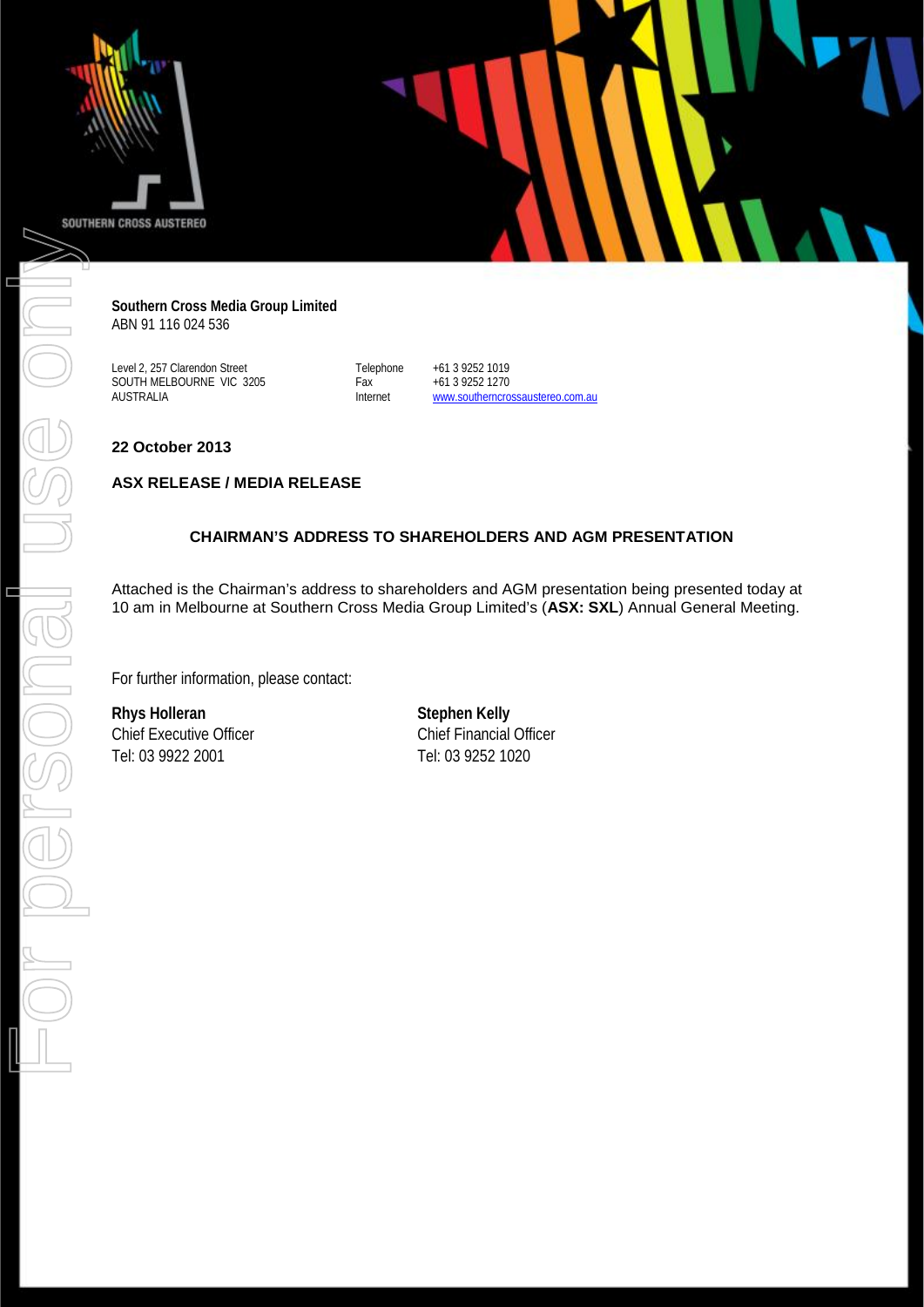#### **CHAIRMAN'S ADDRESS**

The 2013 financial year saw no respite from the difficult trading conditions that has characterised the advertising sector for the last few years. The headwinds of uncertainty manifested themselves in short and choppy market behaviour, albeit abating in the second half of the year as visibility began to improve on the political front resulting in some improvements in consumer sentiment. The result of these difficult conditions saw our revenue fall a further 5% to \$653 million.

Despite the revenue fall, I am pleased to report to shareholders we achieved a rise in net profit after tax to \$96.1 million – 13.6 cents per share. The ability of the Group to continue to adjust the cost base and maintain earnings further highlights the value of acquiring the metropolitan radio business in 2011. The success of the continuing evolution of the newly merged business model has resulted in the Board declaring a final fully franked dividend to shareholders of 4.5 cents per share, taking the full year dividend to 9 cents per share fully franked. The payout ratio of 66% sits right within the 60% to 70% payout range the Board has been maintaining over the last few years.

Importantly the Groups Net Debt has reduced to \$600m. Over the last 2 years since the acquisition of Austereo, we have reduced our debt levels by \$94 million whilst maintaining strong dividend payout ratios. Over the last year we have forecast to the market that it is the intention of the Group to reduce debt levels to a gearing level below 2.5 times over the coming 12 to 18 months and we are well on track to achieve this objective.

As we have forecast to the market, we will be working with our banks to re-finance our balance before 30 June 2014.

The second full year of operation for our National media network resulted in a number of significant achievements.

We have had continuing radio ratings success right across the country with the number 1 and 2 FM breakfast shows in Melbourne and the number 1 breakfast shows in Sydney, Perth, the Gold Coast and Newcastle.

The Triple M rock, sport and comedy format is continuing to attract greater audience numbers improving a full share point to 11.9 share, dominating male audiences in the 25 to 54 age band.

The all new NRL call has been a big success in its' first year.

We are the number 1 and 2 radio brands on Web, mobile and social platforms, and our Group wide Facebook communities ranks in the top three in the ASX 200 and commands a 70% share of all fans on Facebook within radio.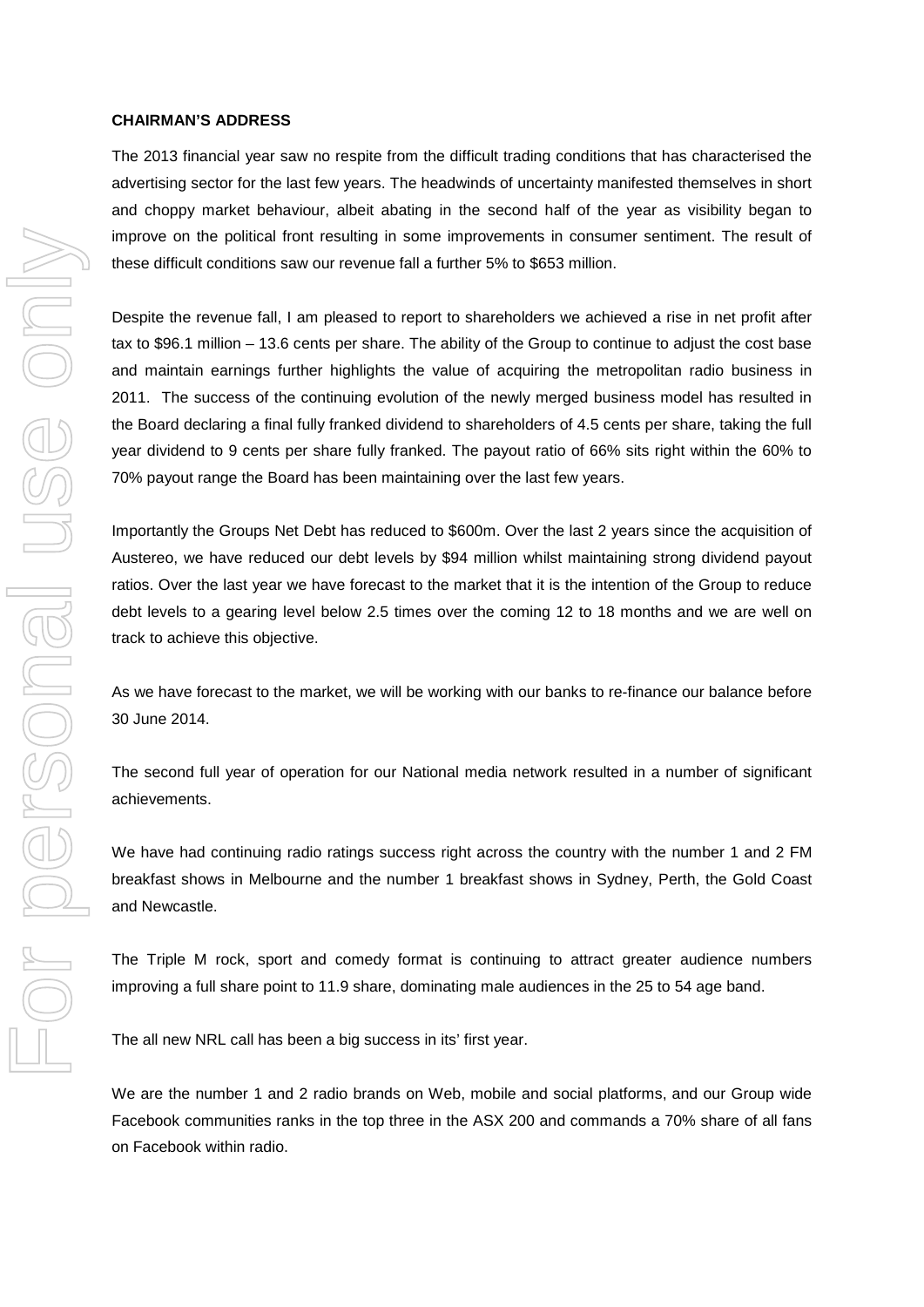We renewed affiliation agreements with TEN and SEVEN and look forward to working with our television partners with enhanced co-operation over the life of these agreements.

Two significant senior appointments were made during the second half of the year. A new Group National Sales Director with vast experience in both radio and television sales joined us from the Nine Group. The Group also appointed a Director of Digital and Innovation to lead the development of our considerable array of digital assets. It is important that the Group continues to innovate in this area by finding new, creative and engaging ways of bringing advertisers messages to our legion of fans.

Whilst we have made great strides on many fronts, the fact remains that market conditions remained challenging over the year. Our regional revenues reduced by 5.6% on the back of continuing struggles with ratings for our TEN product. Regional radio remained resilient at the revenue line and showed marginal improvement.

A residual effect of the Austereo acquisition was the determination by the ACMA that we had to divest the two commercial FM radio broadcasting licences in the Sunshine Coast. The sale occurred in March 2013 and resulted in a profit on disposal of \$10.4 million.

Our metropolitan business suffered some slight share loss on the back of poorer Today network ratings which was exacerbated by the residual effects of some on-air incidents. The Triple M network performed exceptionally well over the year improving ratings and revenue performance. Overall revenues for the metropolitan business were down 4%.

Whilst maintaining a strong focus on our investment in the talented people who are on-air every day and our sales effort, cost control remains a strong mantra of the Group during these times. Overall expenses came down 3.7% which coupled with tight management of our capital commitments and cash flows resulted in return to shareholders being improved slightly.

As Australia's largest reaching electronic broadcast media organisation we are very proud of being intimately connected and engaged in the communities where we operate. Our media assets support our communities via the thousands of community announcements made every year. In addition the charitable work we continue to do is an area of great pride for all our staff. This year the "Give Me 5 For Kids" fund raising for local regional hospitals raised a record \$2.3 million bringing the total amount raised since the inception of this initiative to over \$12 million for local regional hospitals.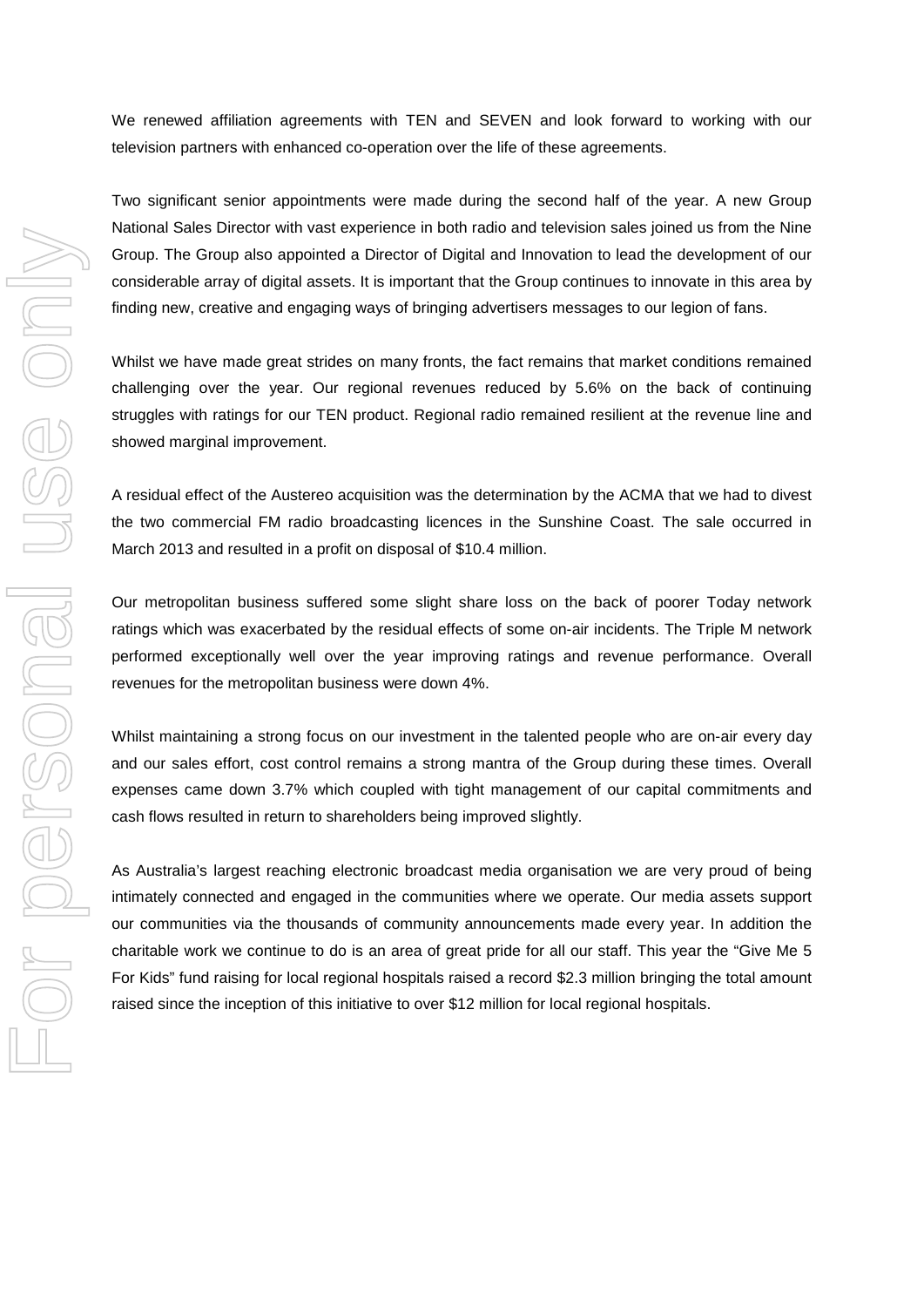Before I ask the Chief Executive, Rhys Holleran to address you, I would like to sincerely express the Board's thanks to the staff of your organisation. Change is always challenging and can be personally difficult at times particularly when continually battling into market headwinds yet our staff continue to show passion and commitment to their task every day – not only so they can be the best they can be but also so this organisation can be the best it can be. To all our people I express sincere thanks on behalf of all shareholders.

I would now like to ask Rhys Holleran to address you about the current environment.

#### **CEO REPORT**

Thank you Chairman.

This is our first report back to the market since our results' presentation in August.

At the time it was fair to say sentiment was improving as Australia was anticipating a change to more political certainty. Advertising markets in the first two months of the financial year were up, driven almost entirely by political spend. We advised investors in August that the first quarter of this year could not be taken as a surrogate for the remainder of the year.

To date, this has proven to be the case. It is fair to say that current trading conditions are not much different to those that existed pre-election. Whilst consumer and business confidence indices are trending positively, retail spending is still very subdued and advertising markets are still short.

The first quarter has traded positively compared to last year. Whilst July and August produced strong results, September was somewhat subdued and pulled back performance a little.

- 1. Metro radio revenues are up 5.4%
- 2. Regional radio is up 2%; and
- 3. Television is flat.

Whilst these figures are only modestly positive it is pleasing to see we are in positive territory after the last few years where conditions have been a little more challenging. In particular the changes being made at our affiliate partner TEN are most welcome and we are very supportive. Indications are that the revenue declines for the TEN product have stabilised somewhat and we continue to work hard at the local and national level to promote the new look TEN. We are particularly excited by the summer schedule which includes the Big Bash League.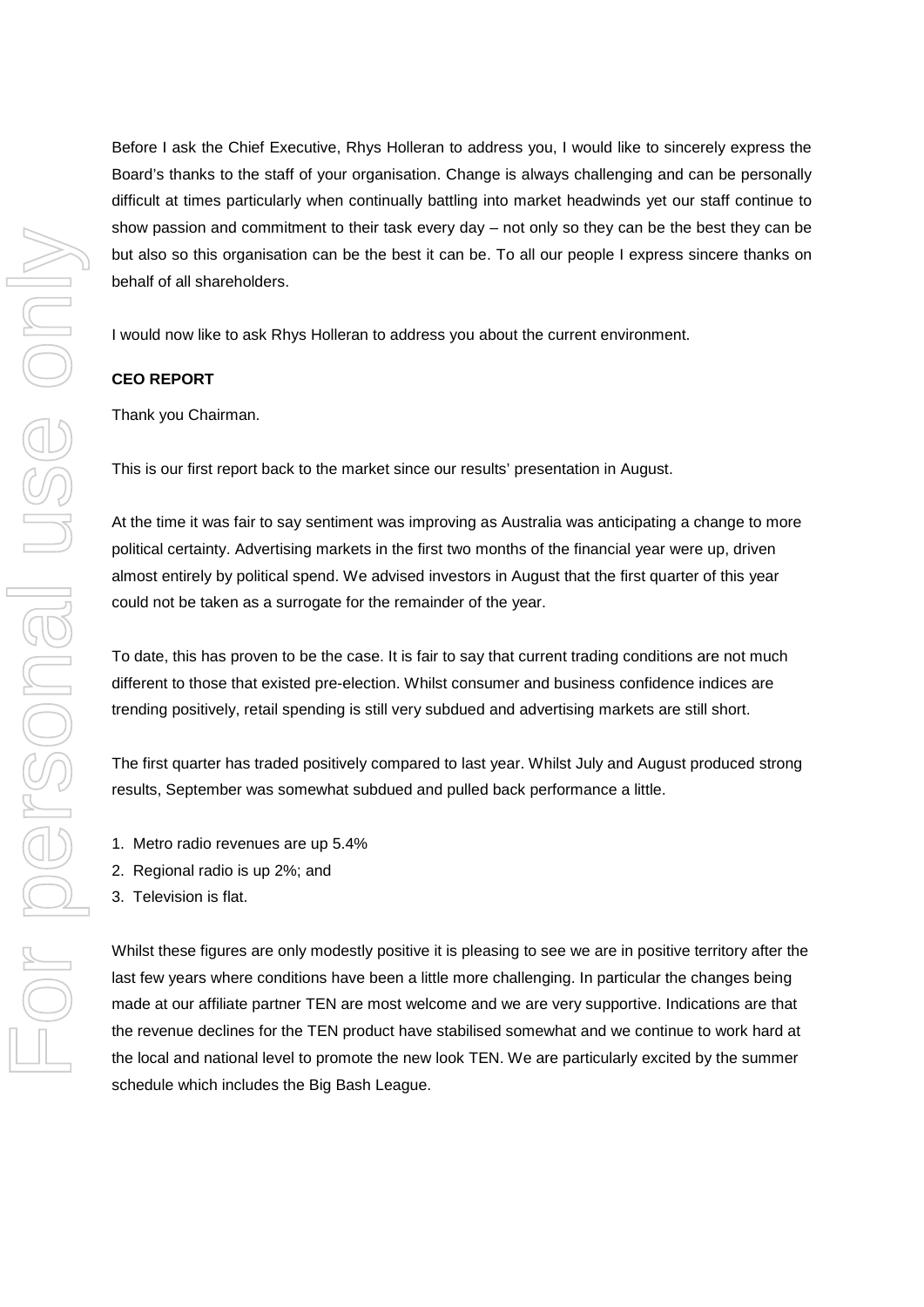In our metropolitan radio business we have had some challenges with our ratings share which has been eroding slightly on the Today Network. Over recent months our talented content leadership has been putting the final touches on some exciting new line-up changes which will be announced over the coming weeks. We expect that over time these line-ups will continue the strong tradition of success the networks have become accustomed to. The Triple M brand has had a great year and is the dominant force in its male demographic.

Finally to Outlook. Presently we still see little visibility and markets continue to be short. What is different is there presently seems to be more positivity surrounding consumer sentiment and when that will translate in to the broader retail economy. Whilst forever hopeful, we are yet to see this positivity translate into our business activity.

Regional radio remains ever reliable and in good shape. Metropolitan radio has seen positivity in the first quarter, a first for a couple of years and is in good shape to take advantage of the market when it moves.

Whilst we have had a good start to the year and sentiment is more positive we are acutely conscious that markets remain short and very similar to pre-election behaviours. Our focus continues to be careful management of costs whilst continuing to invest in engaging our fans. The exciting growth in activity in our digital assets is an area of promise and we will continue to invest in opportunities in this area.

Thank you for your attention. I will now hand back to the Chairman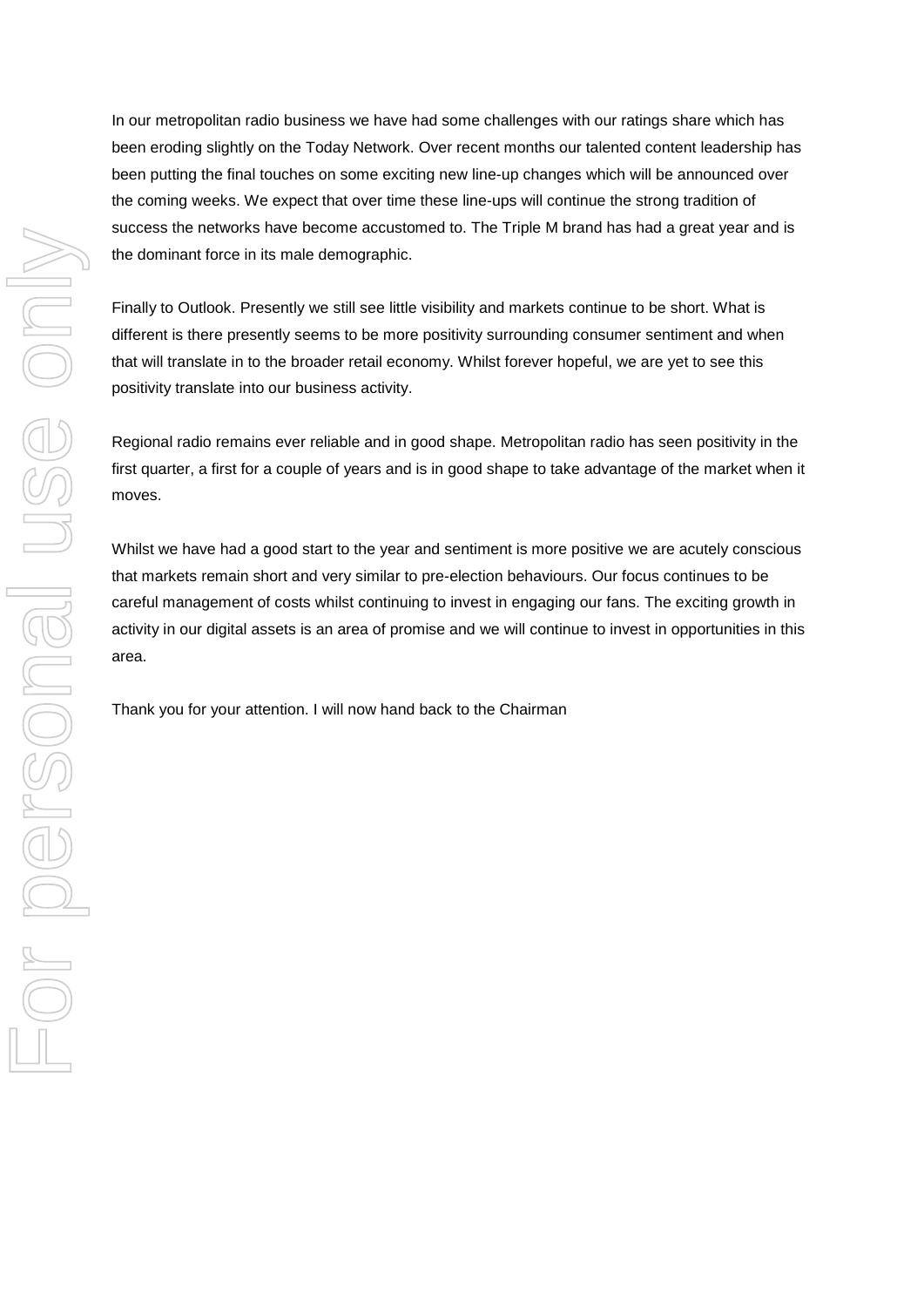### **SOUTHERN CROSS MEDIA GROUP ANNUAL GENERAL MEETING 2013**

For personal use only

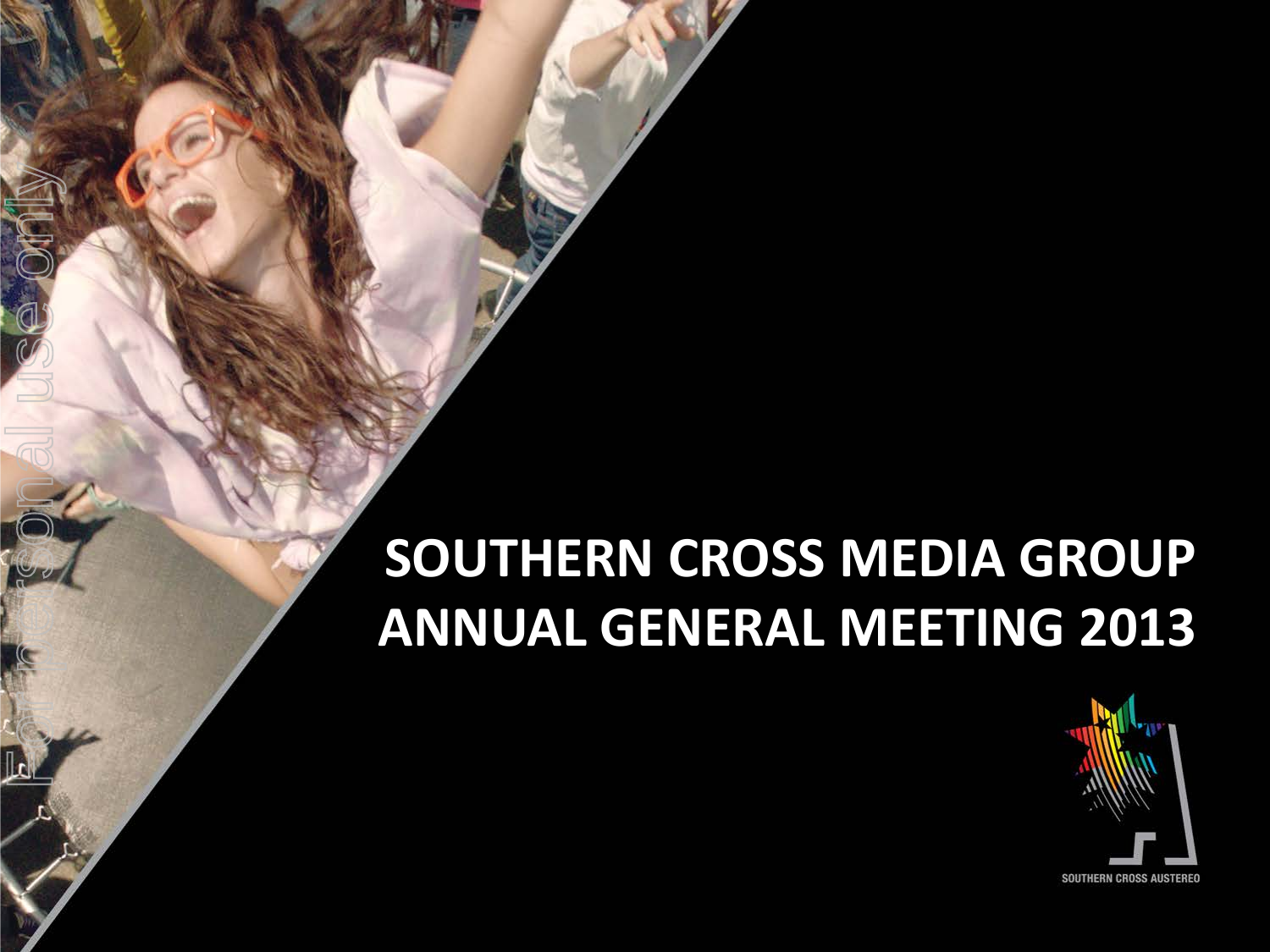# **SCMG BOARD & MANAGEMENT**

#### **SCMG Board**

For personal use only

ersonal

Or

 $\geqslant$ 

**Max Moore Wilton**, *Chairman* **Leon Pasternak**, *Deputy Chair* **Chris de Boer**, *Non-executive Director* **Tony Bell**, *Non-executive Director* **Michael Carapiet**, *Non-executive Director* **Peter Harvie**, *Non-executive Director* **Marina Darling**, *Non-executive Director*

#### **SCMG Management**

**Rhys Holleran**, *Chief Executive Officer* **Steve Kelly**, *Chief Financial Officer* **Louise Bolger**, *Company Secretary*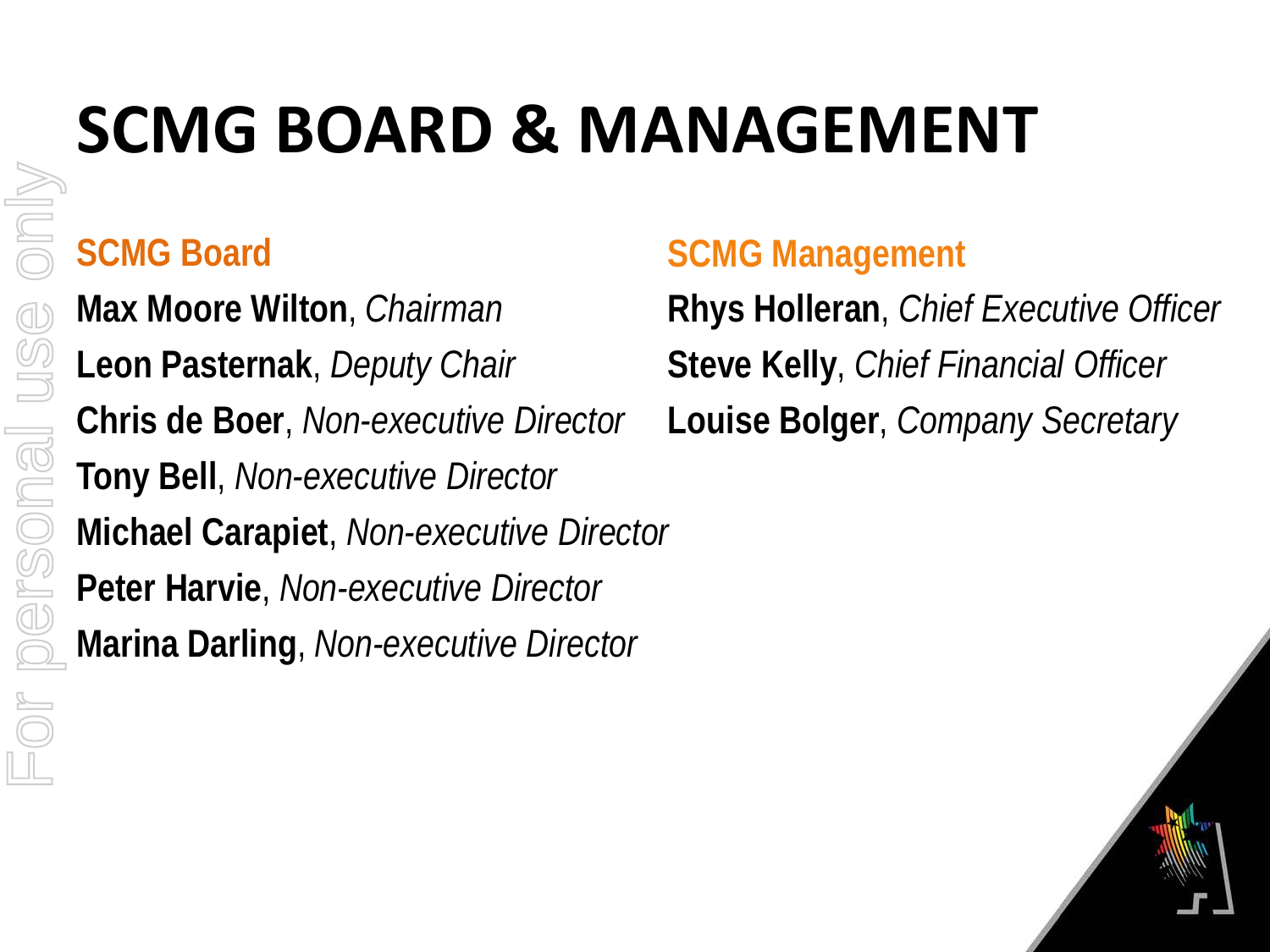### **AGENDA**

- 1. Chairman's address
	- 2. CEO's report
	- 3. Formal business
- 4. Closure of meeting

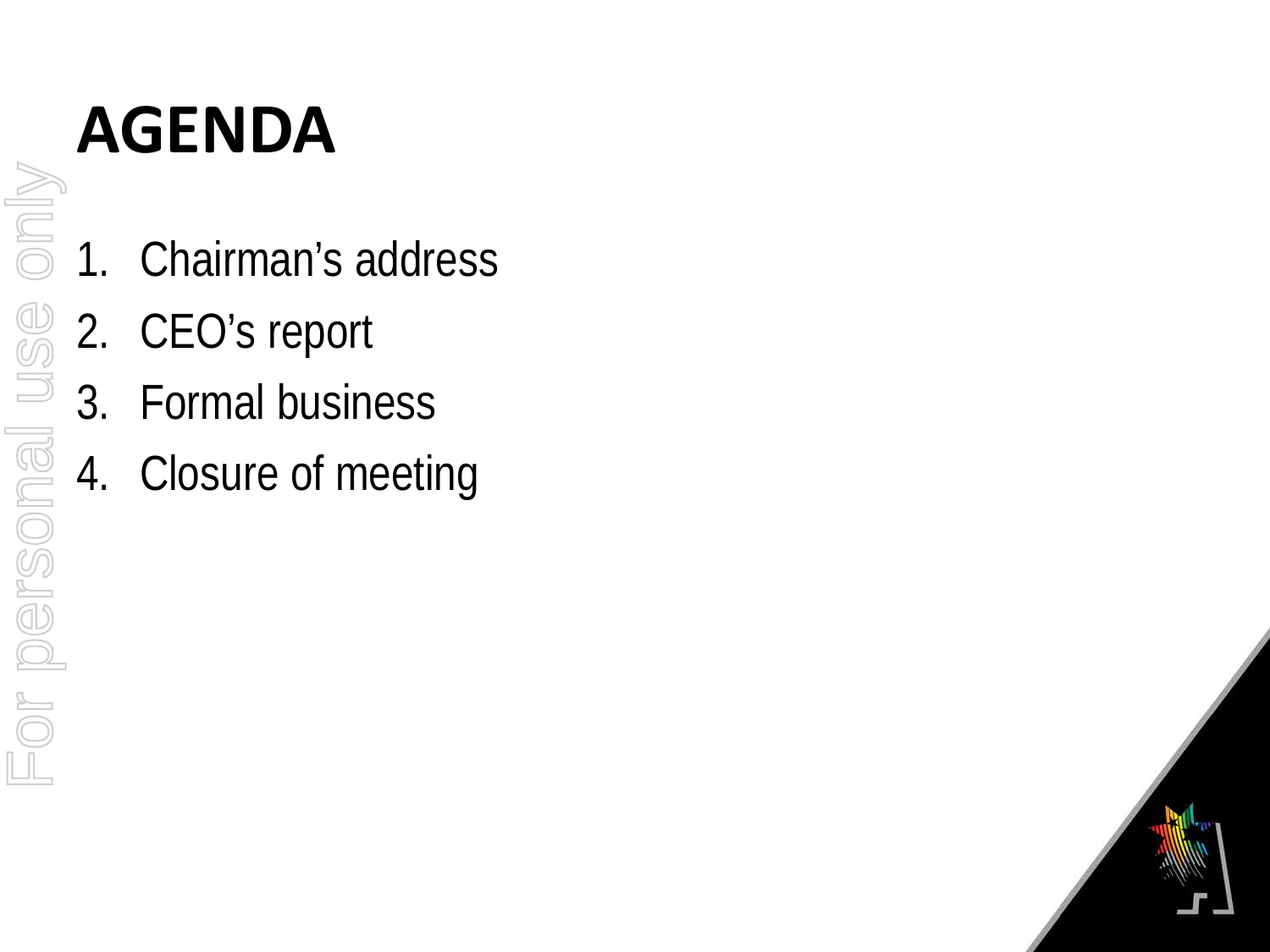## **MAX MOORE-WILTON CHAIRMAN'S ADDRESS**

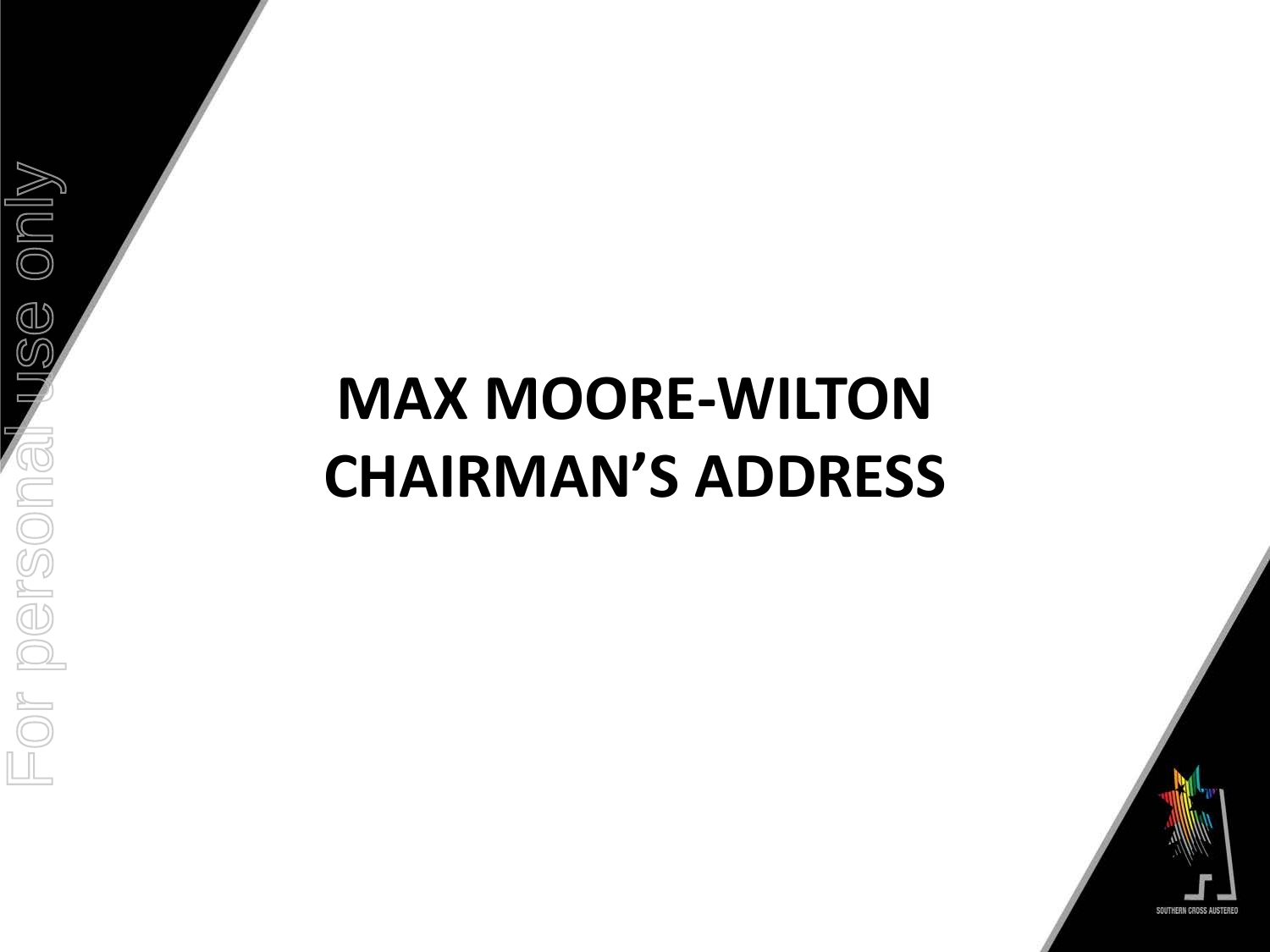## **RHYS HOLLERAN CEO'S REPORT**



ise only For personal use onlyFor persona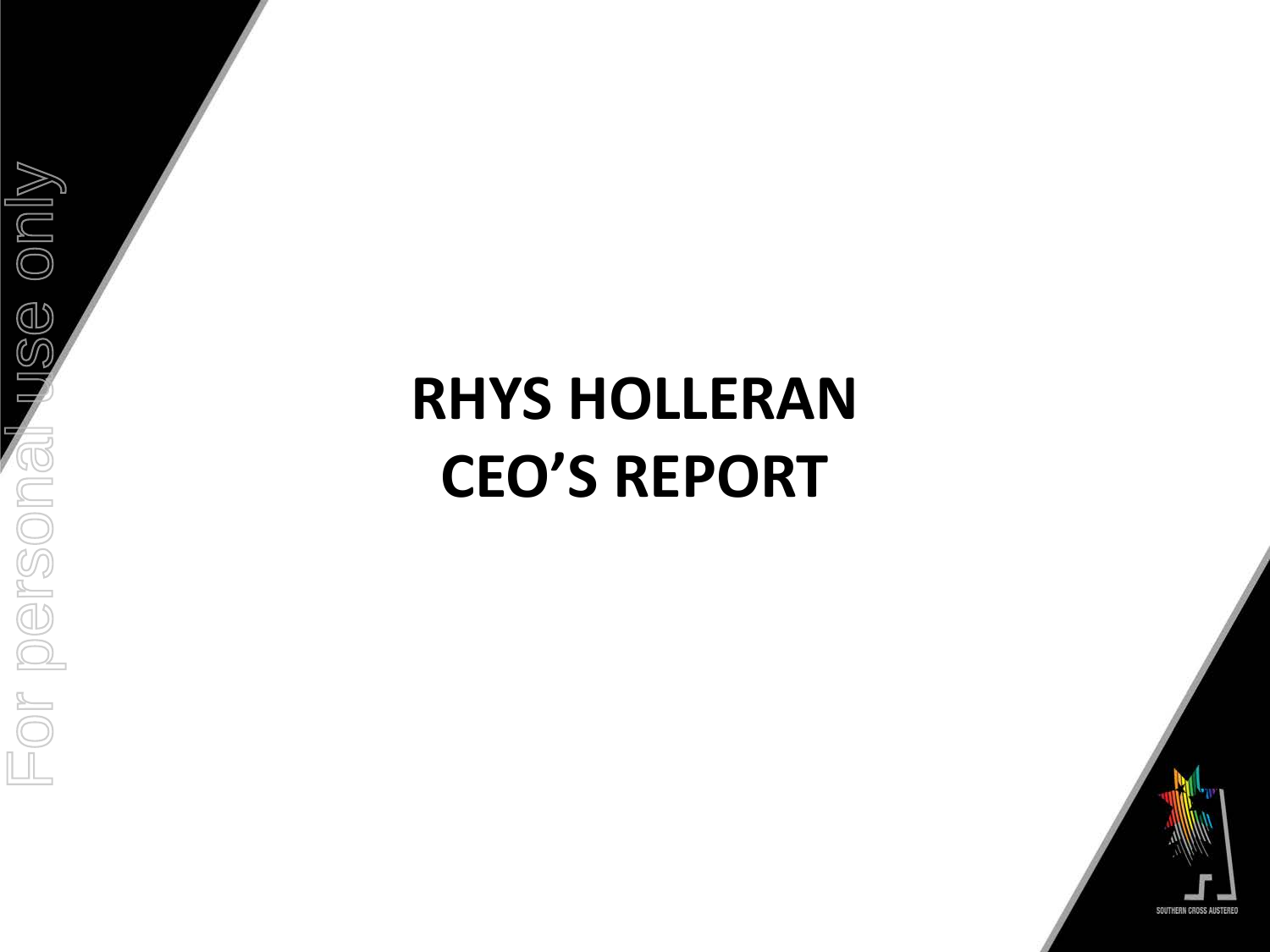# **THE FIRST QUARTER FY14**

- Metro radio revenues up 5.4%
- Regional radio revenue up 2%
- Television revenue flat
- Political spend drove first quarter markets
- Retail still subdued

For personal use only

MIDIO

• Market conditions remain short

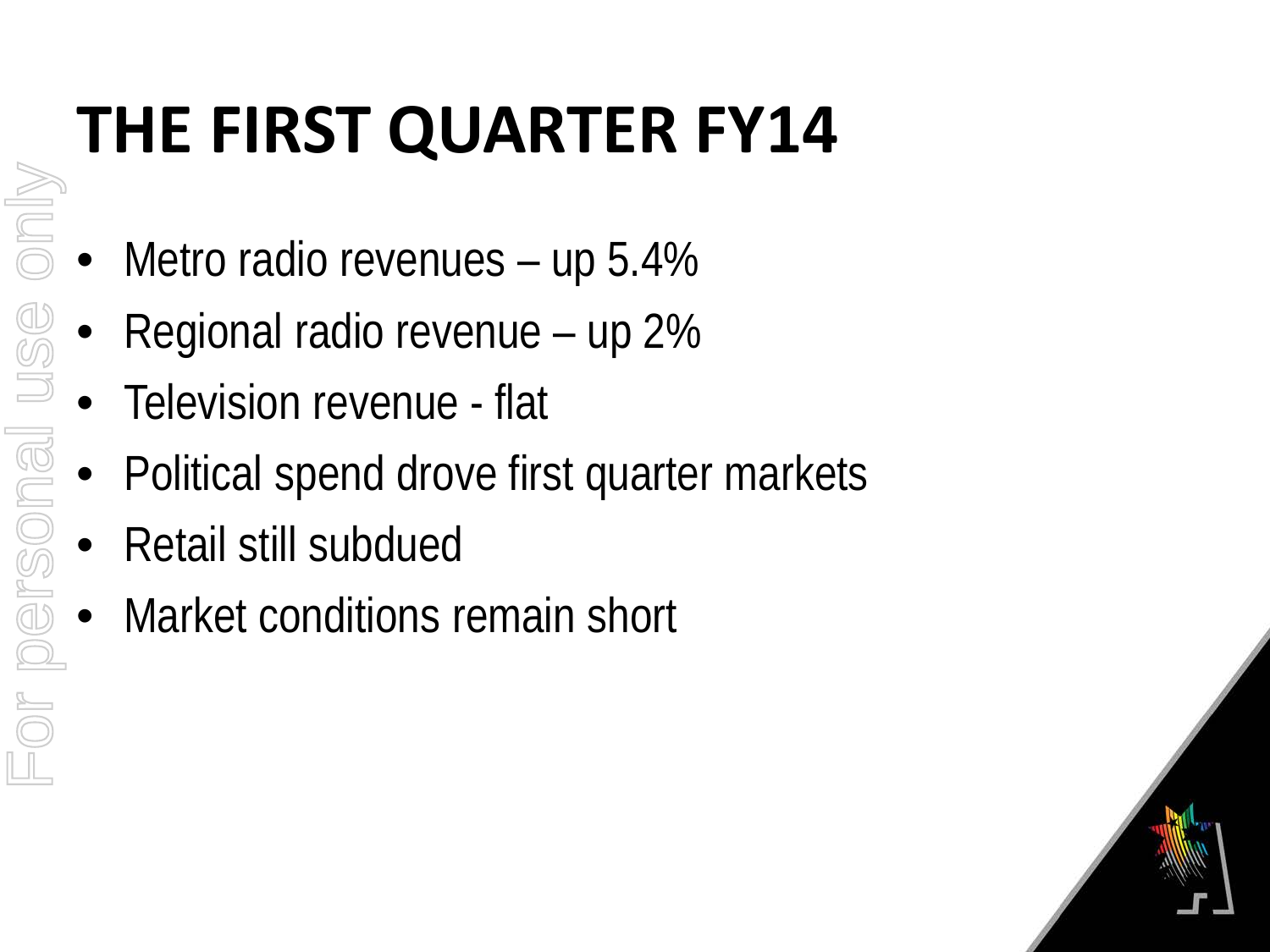## **MAX MOORE-WILTON FORMAL BUSINESS**



 $\mathbb{S}\mathfrak{S}$  only For personal use onlyor persona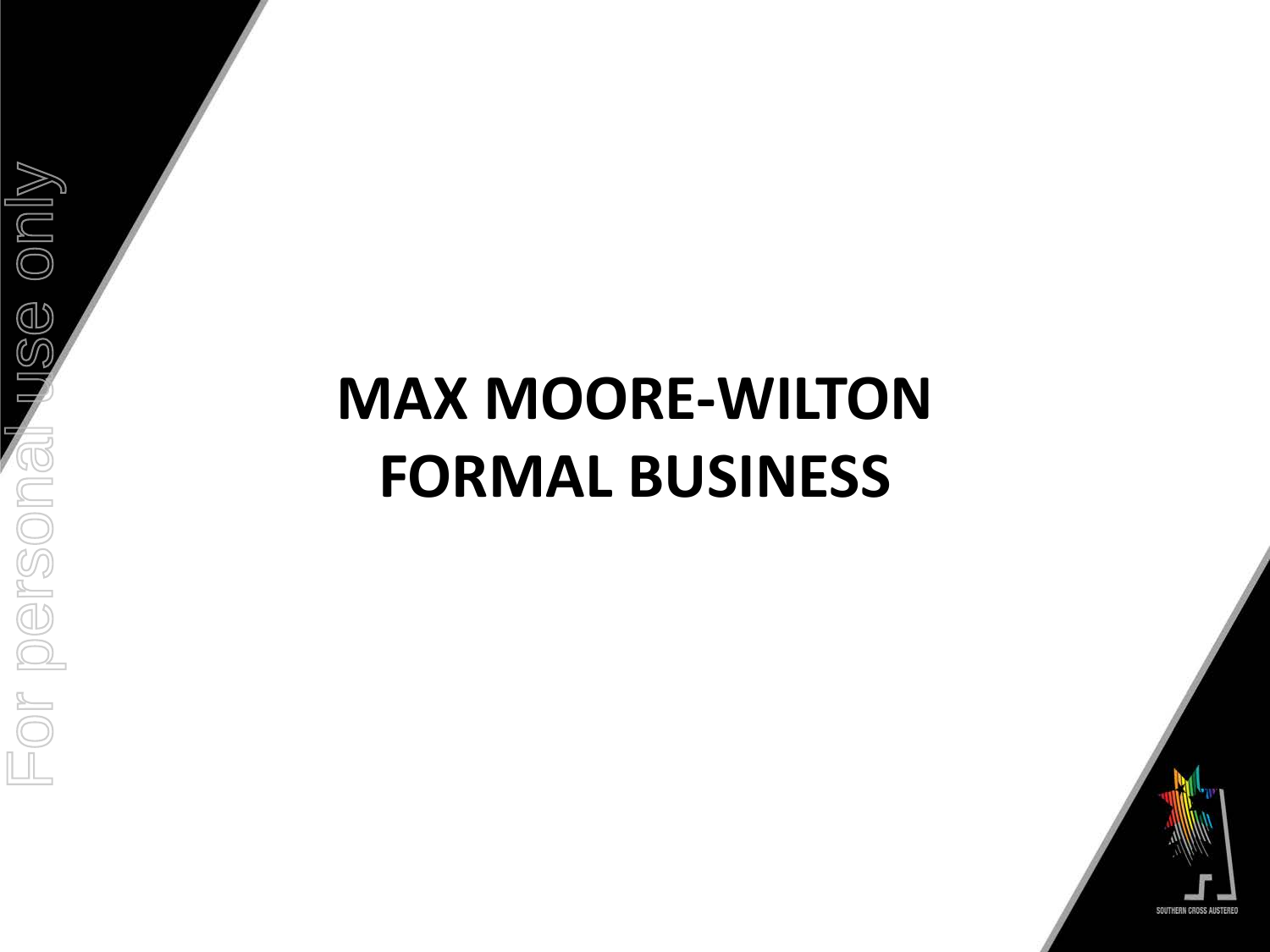# **PROXIES**

- Proxies received for 553,820,213 shares
- Number of shareholders 477
- Representing 78.41% of the company's issued voting capital

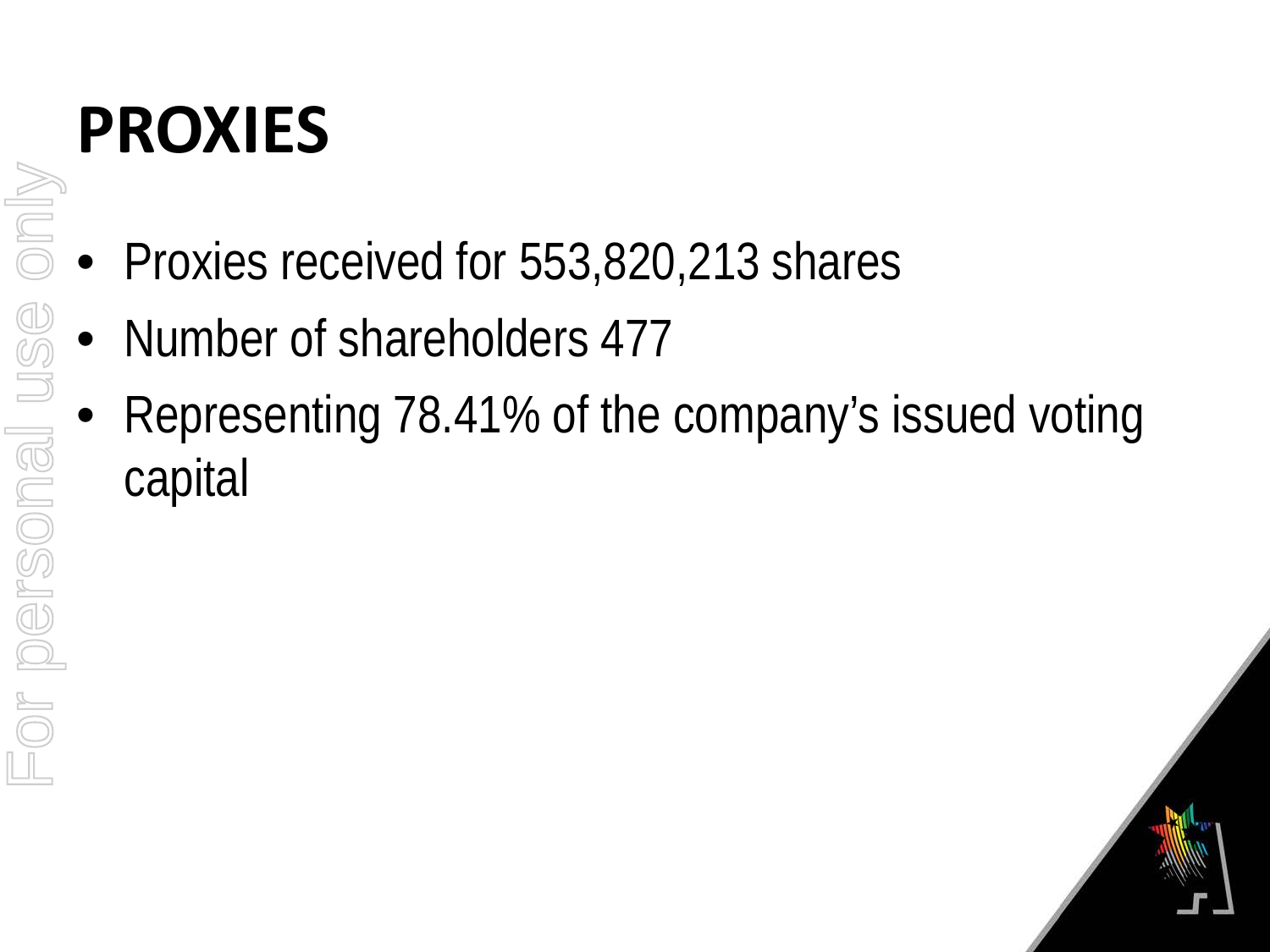### **Resolution 1: Adoption of Remuneration Report**

That SCMGL adopt the Remuneration Report included in the SCMG L Directors' Report for the financial year ended 30 June 2013.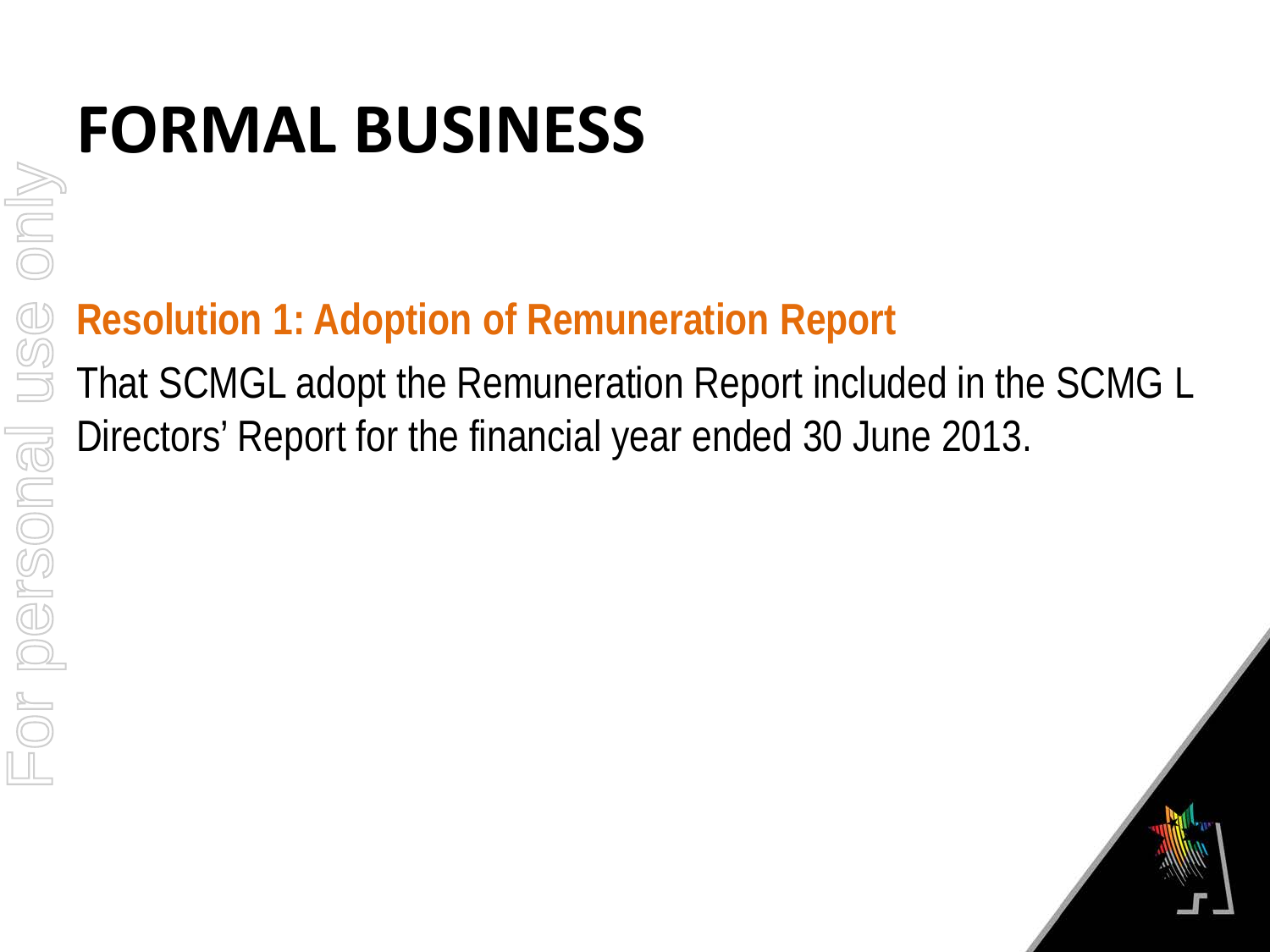**Resolution 2: Re-election of Chris de Boer as a Director** That Chris de Boer be re-elected as a Director of SCMGL.

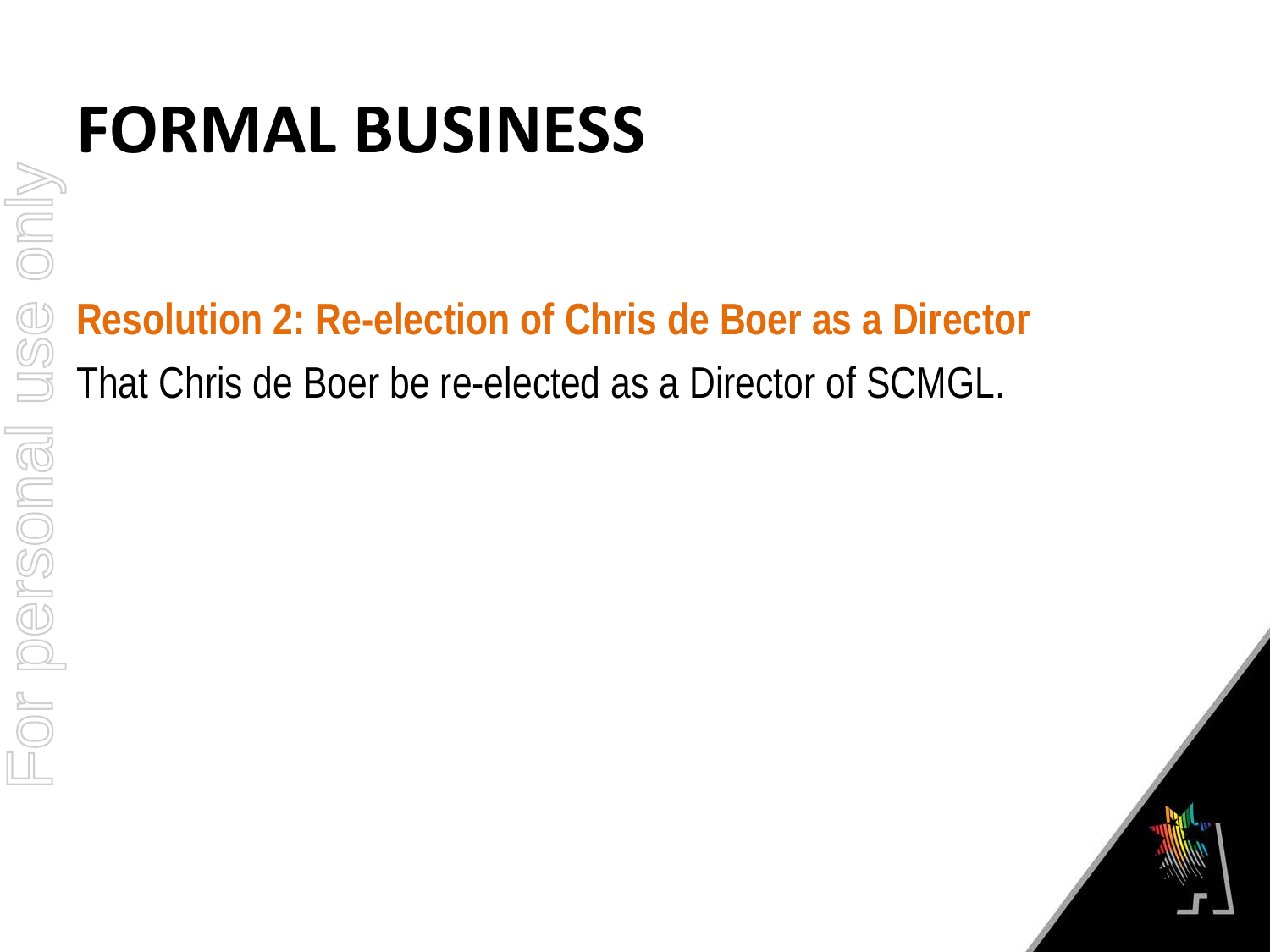**Resolution 3: Re-election of Tony Bell as a Director** That Tony Bell be re-elected as a Director of SCMGL.

only For personal use onlyUSC or personal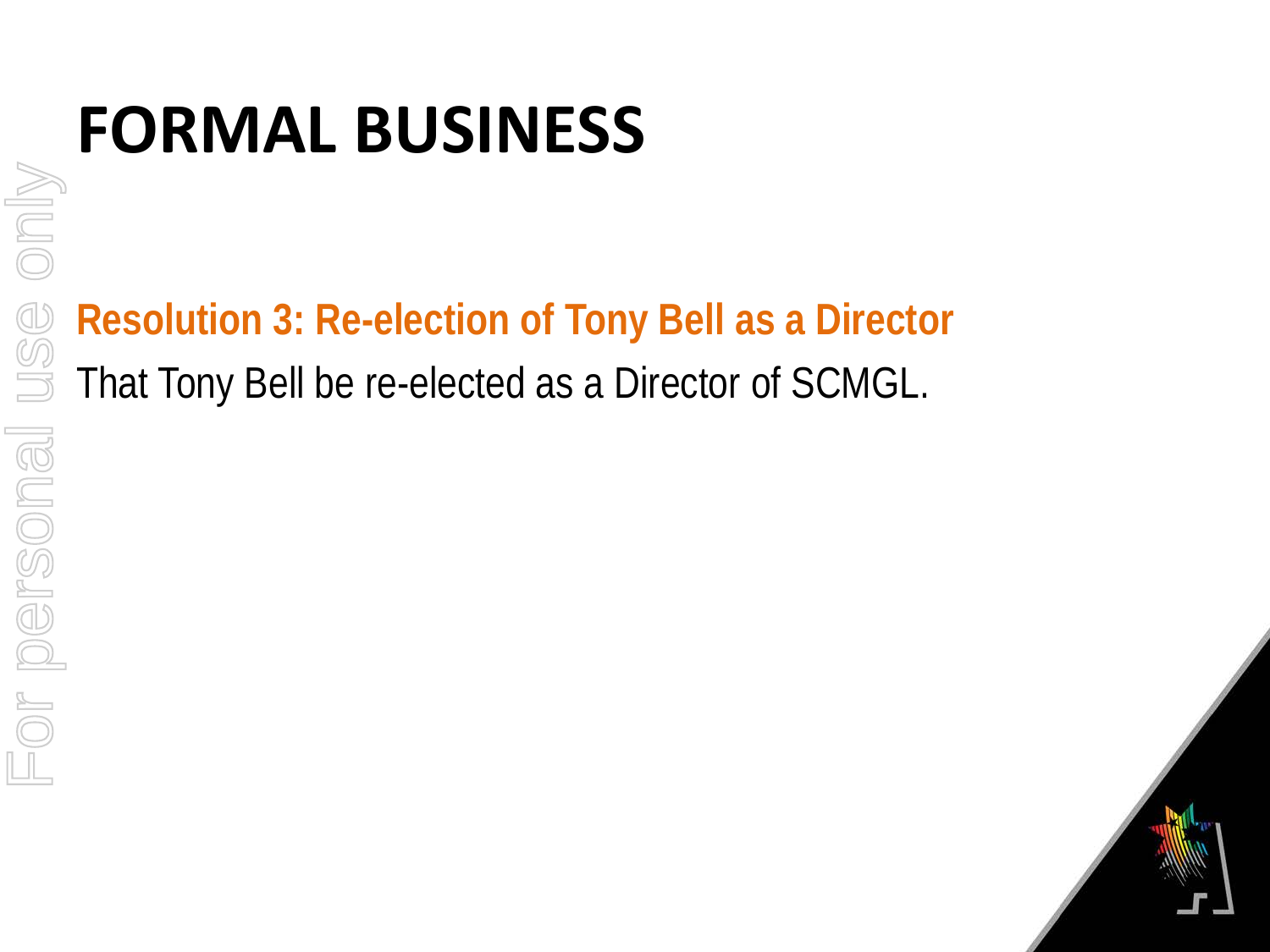**Resolution 4: Re-election of Peter Harvie as a Director** That Peter Harvie be re-elected as a Director of SCMGL.